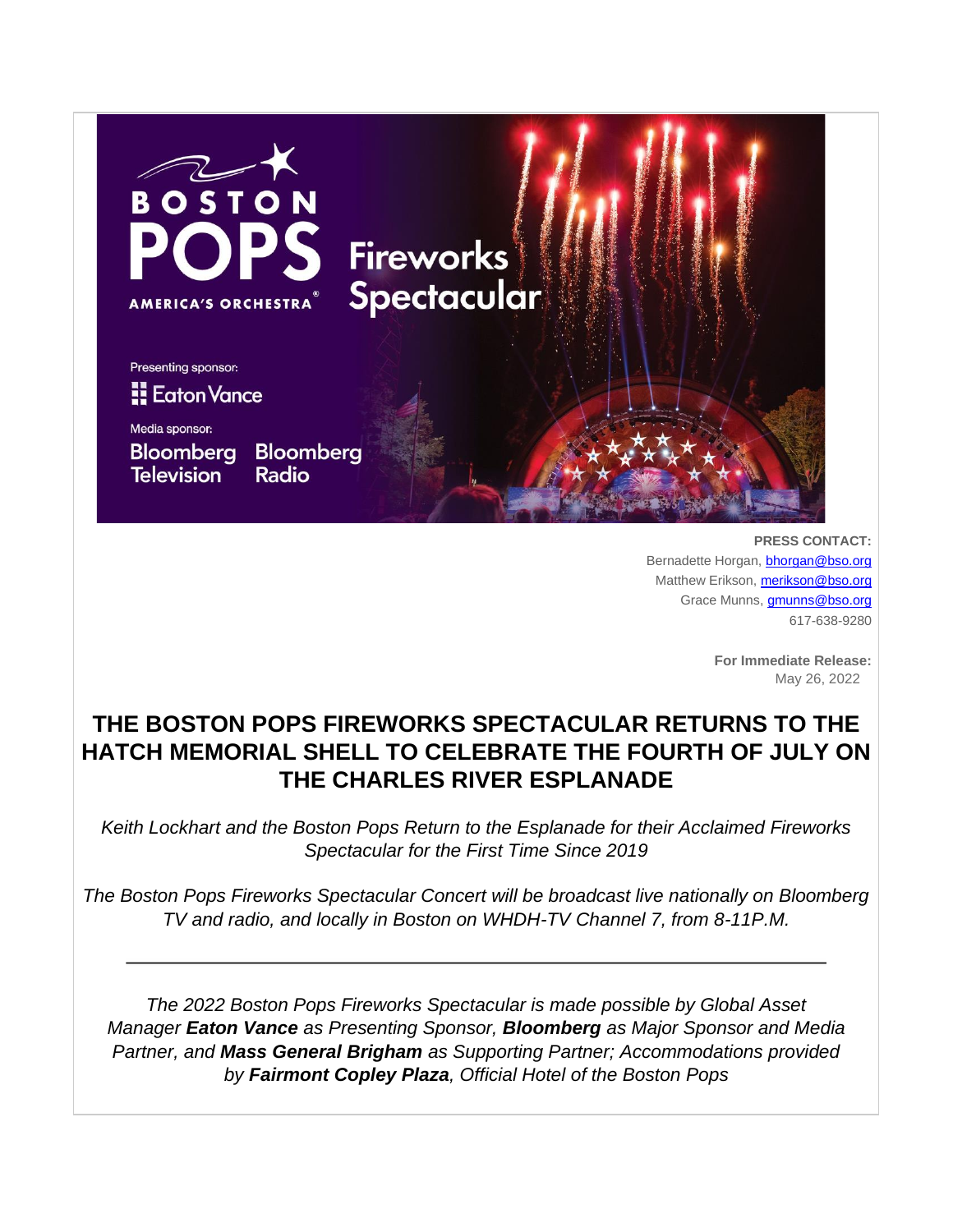# **To view an online press kit with B roll and photos, [click here](https://app.box.com/s/zi5l86qh01dakwnokljd8pocofm7ntez)**

*For Interviews with Keith Lockhart, email [Merikson@bso.org](mailto:merikson@bso.org) or call 617-638-9284*

*To Register for July 4th Media Credentials, Contact Steve MacDonald at [Stageaccess@aol.com](mailto:stageaccess@aol.com) or 617-817-2111*

The Boston Pops and Conductor **Keith Lockhart** are thrilled to announce the 2022 return of the Boston Pops Fireworks Spectacular to the Charles River Esplanade after a three-year hiatus due to the COVID-19 pandemic. The program will take place under the direction of Keith Lockhart from the stage of the Hatch Memorial Shell on the Charles River Esplanade Shed, Monday, July 4, 8-11p.m., broadcast live on Bloomberg TV and Radio, as well as locally on WHDH-TV Channel 7.

The 2022 Boston Pops Fireworks Spectacular proudly continues the Boston Pops' historic tradition of sharing the gift of a free musical celebration with its hometown. Keith Lockhart, who will direct his 27th Fourth-of-July program as Boston Pops Conductor, will lead a program featuring the Boston Pops orchestra, along with the **Tanglewood Festival Chorus**, the **Middlesex County Volunteers Fifes & Drums**.

Program details and special guest performers will be announced in the coming weeks. The 2022 Fireworks Spectacular will include a special moment in memory of **David Mugar**, whose support of Boston's Independence Day celebration starting in 1974 transformed the event into one of the most recognized Independence Day celebrations in the country.

### **This year, the July 3rd rehearsal will be closed to the public to focus on the return of the Fourth of July holiday celebration.**

Follow the Boston Pops on [Facebook,](https://www.facebook.com/TheBostonPops) [Instagram,](https://www.instagram.com/thebostonpops/) and [Twitter,](https://twitter.com/TheBostonPops) or visit the [Boston Pops July 4th website,](https://www.bso.org/boston-pops-fireworks-spectacular) where all program updates will be posted leading up to the July 4 performance.

### **Quote from Keith Lockhart, Julian and Eunice Cohen Boston Pops Conductor**

"The past three years have given us profound lessons on the importance of not taking things for granted and appreciating the many everyday gifts of our lives, as well as caring and looking out for each other. I am so greatful that we can come together once again to celebrate Independence Day and all that we aspire to be as citizens of this great country and the city we're proud to call home."

**Quote from Massachusetts Govenor Charlie Baker**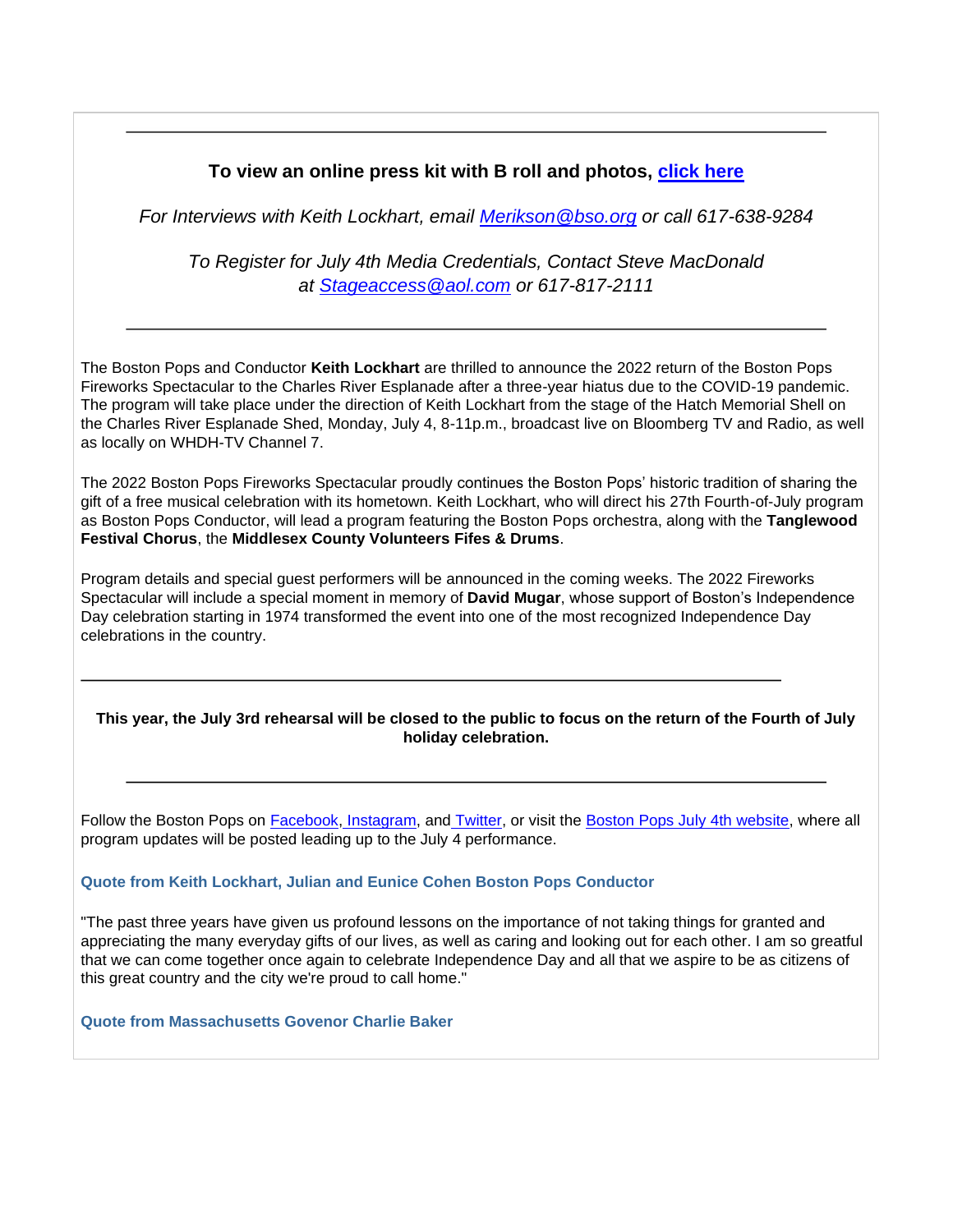"Massachusetts is thrilled to be able to welcome people from across our state and nation back to the Charles River Esplanade to celebrate our nation's independence. This celebration is one of the most iconic ways that the Commonwealth honors the Fourth of July, and we are glad that it is returning to its traditional format this year."

### **Quote from Boston Mayor Michelle Wu**

"I'm thrilled to welcome residents and visitors back for the Boston Pops Fireworks Spectacular to the Charles River Esplanade. I'm so greatful to all of our city departments and partners for activating our spaces so that all of our families can enjoy this beloved tradition on the fourth of July."

### **Quote from DCR Acting Comissioner Stephanie Cooper**

"The Department of Conservation and Recreation (DCR) is thrilled to welcome the Boston Pops back to the Esplanade to celebrate America's Birthday with the nation as it has for nearly 50 years. There is something wonderful and reassuring about about being able to continue this tradition after a three-year hiatus brought on by the pandemic, and DCR is proud to again be part of that celebration." -

**Romaine Bostick** and **Kelly Leinz** of Bloomberg Television will co-host the 2022 Boston Pops Fireworks Spectacular performance and concert television and radio broadcasts with additional backstage and crowd reporting by **Janet Wu** and **Joe Shortsleeve** of Bloomberg's Boston News Bureau.

### **Where To Tune In for Bloomberg's Television Broadcast in the Greater Boston Area**

Pay TV customers in the greater Boston area can view the Boston Pops Fireworks Spectacular on DISH: Channel 203 DirectTV: Channel 353; and RCN: Channels 325/672. For Comcast subscribers within the greater Boston area, Bloomberg TV can be found on channels 45, 757 or 844, depending on the location in the market. Viewers beyond the greater Boston area should check their local pay TV provider listings for information on where to tune in to see Bloomberg TV's Boston Pops Fireworks Spectacular in their local areas. For a TV Tune-In Chart on where to view the Boston Pops Fireworks Spectacular on Bloomberg Television in the Greater Boston area, visit the Boston Pops July 4th website.

### **Bloomberg Radio**

Radio listeners in the greater Boston area can hear the concert through Bloomberg's flagship stations in Boston and Newburyport on 106.1 FM/1330 AM/1450 AM/92.9-HD2, and via expanded coverage this year on 99.1 WPLM-FM (Plymouth, MA) covering Boston's South Shore, Southeastern Massachusetts, Cape Cod and portions of Rhode Island. Nationally the concert can be found on SiriusXM channel 119, online at [bloombergradio.com,](https://www.bloombergradio.com/) and via mobile on the Bloomberg and iHeartRadio

# apps. -

# **Quote from from Dan Simkowitz, Head of Morgan Stanley Investment Management**

"Morgan Stanley is proud to support a rich, vibrant tradition in Boston that honors our nation's founding and all Americans. The return to the Esplanade this year highlights our collective resiliency as we emerge from the COVID-19 pandemic as a stronger community."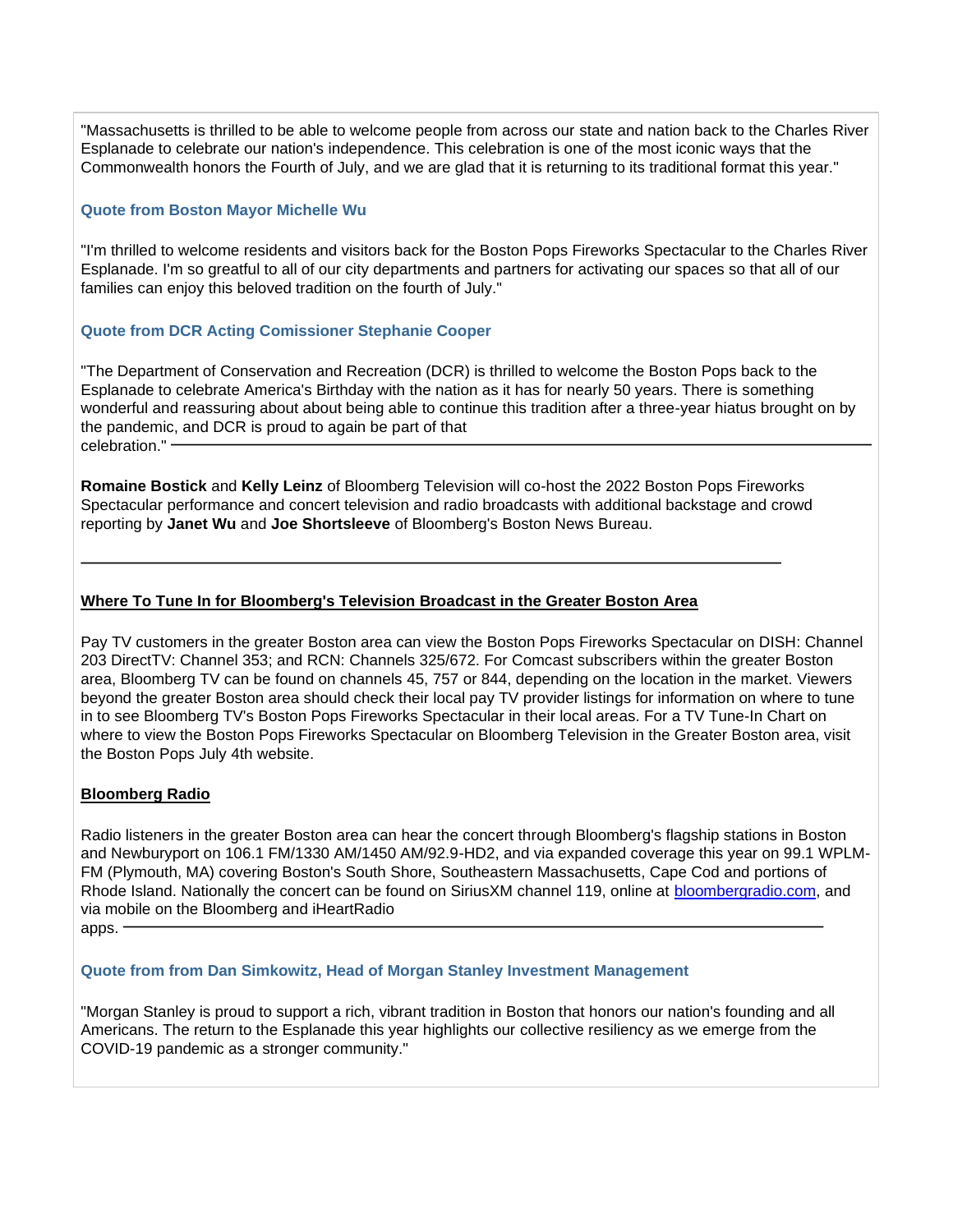### **Quote from Thomas E. Faust, Jr., Former Chairman and Chief Executive Officer of Eaton Vance Corp., Chairman of Morgan Stanley Investment Management**

"Eaton Vance is pleased to continue as Presenting Sponsor of the Boston Pops Fireworks Spectacular as glorious summer tradition returns to Boston. After the 2020 celebration was cancelled and the 2021 concert moved to Tanglewood due to COVID-19 concerns, it's such a thrill to be back on the Esplanade this year."

### **Quote from Al Mayers, Global Head of Bloomberg Television and Radio**

"The return to the esplanade is an exciting symbol of Boston's resilience and vibrancy. Bloomberg Philanthropies is honored to serve as a major sponsor and continue our tradition of bringing the Boston Pops' Fireworks Spectacular to a global audience, allowing millions to experience this great tribute to our nation's birth each year."

### **Boston Pops Fireworks Spectacular 2022 Sponsors**

**Eaton Vance** is the Presenting Sponsor for the 2022 Boston Pops Fireworks Spectacular. **Bloomberg**, the global business and financial information and news leader, is the major sponsor and media partner for the event. **Mass General Brigham Hospital** is a Supporting Partner for the 2022 Boston Pops Fireworks Spectacular.The **Fairmont Copley Plaza**, is the official hotel of the Boston Pops.

#### **About Eaton Vance**

Eaton Vance is part of Morgan Stanley Investment Management, the asset management division of Morgan Stanley. With a history dating back to 1924, Eaton Vance applies in-depth fundamental analysis to the active management of equity, income, alternative and multi-asset strategies.

Morgan Stanley is a leading global financial services firm providing a wide range of investment banking, securities, wealth management and investment management services. As of March 31, 2022, Morgan Stanley Investment Management and affiliates had aggregate assets under management of approximately \$1.4 trillion.

### **About Bloomberg**

Bloomberg, the global business and financial information and news leader, gives influential decision makers a critical edge by connecting them to a dynamic network of information, people and ideas. The company's strength – delivering data, news and analytics through innovative technology, quickly and accurately – is at the core of the Bloomberg Terminal. Bloomberg's enterprise solutions build on the company's core strength: utilizing technology to allow customers to access, integrate, distribute and manage data and information across organizations more efficiently and effectively. For more information, visit www.bloomberg.com or request a demo.

#### **About the Boston Pops Fireworks Spectacular**

Nearly ninety years ago, before Arthur Fiedler became Conductor of the Boston Pops, he was struck with an idea that was to transform the orchestra's relationship to the City of Boston. On July 4, 1929, the first free Esplanade Concert was performed at the specially constructed acoustic shell along the banks of the Charles River. In 1974, businessman David Mugar collaborated with Fiedler to revitalize the July Fourth tradition, adding fireworks and cannons to the grand finale. In 2017 the Pops opened a new page in its history, as the Pops organization presented its first self-produced Boston Pops Fireworks Spectacular. This year the Boston Pops Fireworks